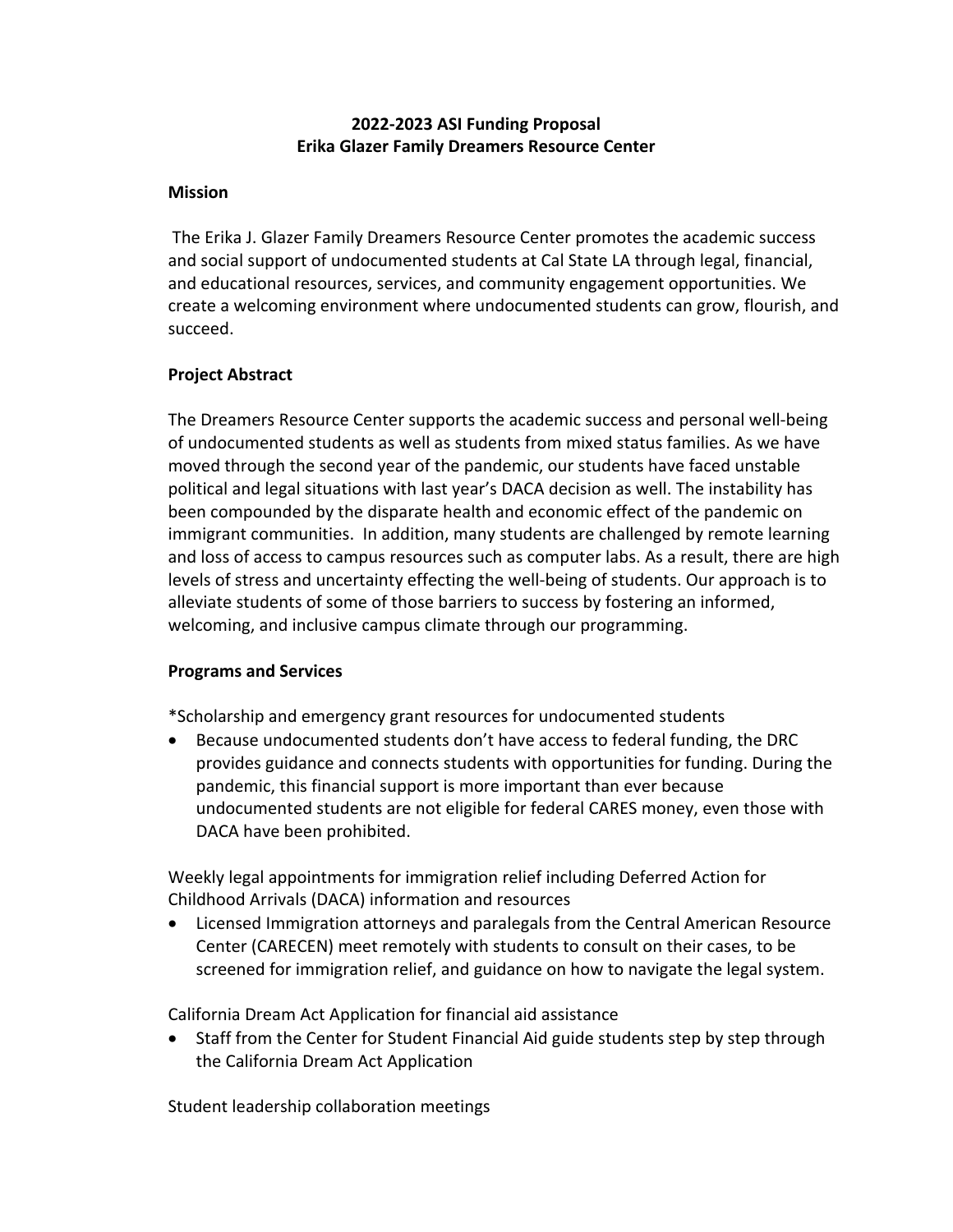• Programming designed to promote student voices and foster student leadership development with the two student organizations on campus who specifically support the needs of undocumented students (Pre-Health Dreamers and Students United to Reach Goals in Education)

Mental health workshops- Community Gatherings

• Counseling and Psychological Services (CAPS) facilitate a closed support group that serves as a confidential space for Cal State LA students who are affected by immigration status and policies. This group provides ongoing support in a safe and compassionate setting.

Academic success workshops and Identity exploration workshops

• These workshops aim to empower undocumented students with resources and information related to their daily life experiences. Topics include healthy eating on a budget, learning about financial tools, traveling while undocumented, and establishing meaningful and trusting relationships with others, understanding one's strengths, developing healthy study habits, developing writing skills, exploring graduate school, and navigating the job search

STEM tutoring

• Tutors from EOP's Student Academic services is available twice a week through remote access on zoom.

UndocuAlly training

• These workshops are designed for staff and faculty who want to learn about the needs, concerns and challenges of undocumented students and their families, as well as review relevant immigration laws and the California Dream Act for Financial Aid.

### **Learning Outcomes**

As a result of participating in the programming designed and facilitated by the Dreamers Resource Center, students will learn about university and community resources that contribute to their academic success. In addition, they will have the opportunity to connect with a community of faculty and staff allies who are informed and caring.

### **Marketing and Outreach Plan**

Our priority is to reach as many students as possible in this remote environment, using social media and other electronic tools for outreach as an opportunity to build community. This includes promoting events on the DRC website (calstatela.edu/GFDRC),